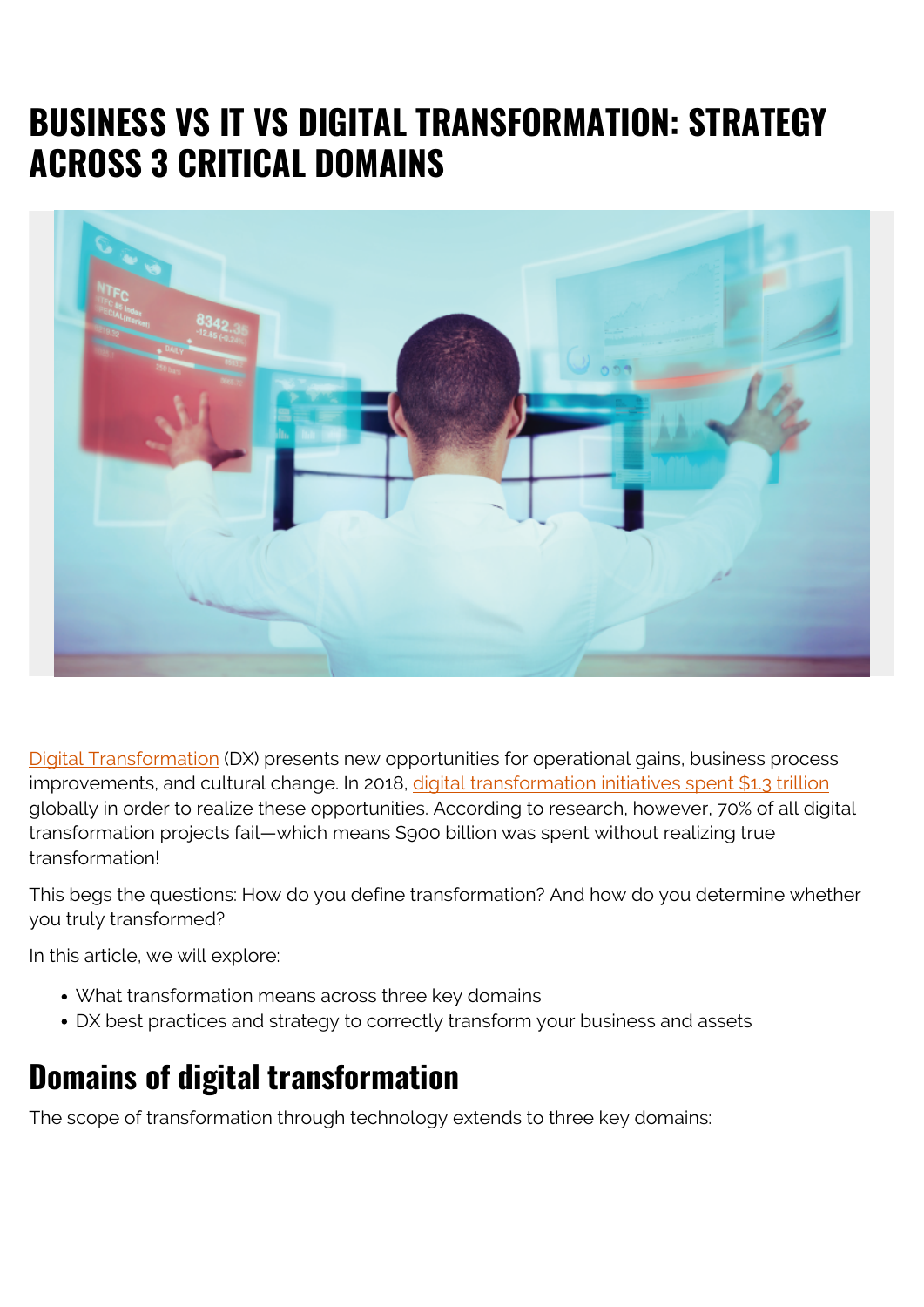## $8<sub>bmc</sub>$ **Digital Transformation** Three Key Domains



#### **Transforming business processes & culture**

The domain of business process transformation encapsulates the changes in **business processes** and organizational culture. These changes are centered around the investments in digital technologies, therefore requiring strong sponsorship engagement from key stakeholders, especially top executives and end users.

The transformation must be driven by business goals that can be effectively fulfilled through the digital technology investments. The organization should have the necessary skills to take advantage of the new technologies.

Finally, you'll need cultural change to incorporate modern frameworks and best practices guidelines such as [Agile, DevOps](https://blogs.bmc.com/blogs/devops-vs-agile-whats-the-difference-and-how-are-they-related/), and [other ITSM frameworks.](https://blogs.bmc.com/blogs/itsm-frameworks-popular/)

## **Transforming internal IT systems**

IT systems support the deployment of new technology solutions that process existing IT workloads and data assets to provide enhanced features and functionality. The IT environment should be capable of running new digital solutions without causing issues related to technology integration, performance, or security.

As the enterprise IT industry rapidly evolves, new digital technologies may not always support your existing IT environment and systems. Some issues can turn your systems into legacy state, such as:

- [Vendor lock-in](https://blogs.bmc.com/blogs/vendor-lock-in/)
- Lack of standardization
- Limited end-of-life support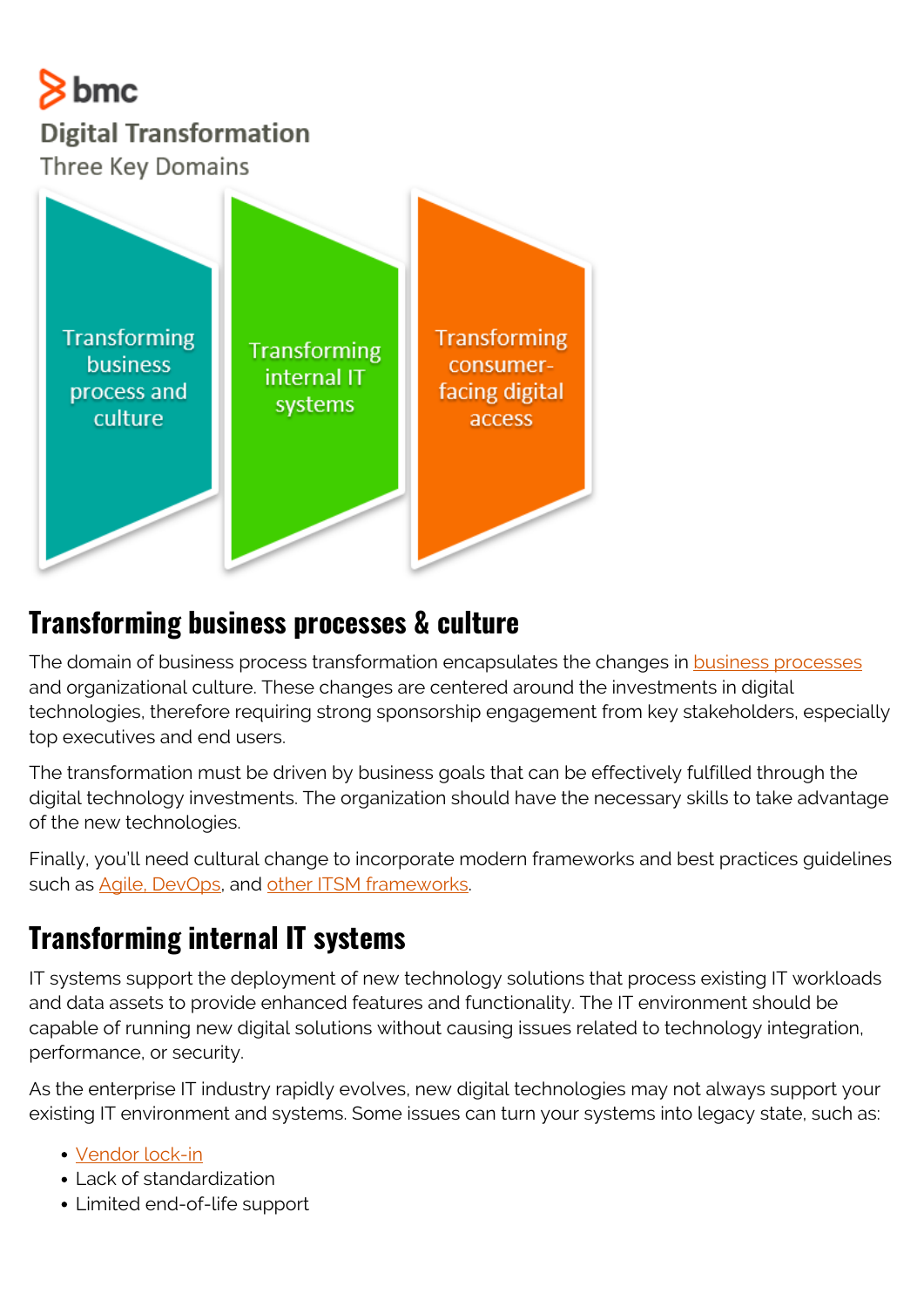That's why you need to thoroughly assess, and potentially overhaul, your IT systems. Running [legacy apps](https://blogs.bmc.com/blogs/application-software-modernization/) and IT workloads on new IT systems may not be as easy as a 'lift-and-shift'. Instead, IT transformation follows a controlled process with steps ranging as varied as:

- **[Baselining and benchmarking](https://blogs.bmc.com/blogs/it-benchmarking-metrics/)**
- Implementation
- [Change management](https://blogs.bmc.com/blogs/types-levels-change-management/)
- [Strong governance controls](https://blogs.bmc.com/blogs/governance-vs-management/)

#### **Transforming consumer-facing digital access**

Technology must be integrated across all aspects of the business, transforming the operational and business models, culture, tools, processes, and strategies. In essence, IT transformation and business process transformation are the necessary enablers to digital transformation.

Investments into digital technologies are only effective when they can deliver the intended functionality supported by the necessary IT systems, organizational culture, workforce skill set, organizational strategy, and business models. If you are missing the right tools, business drivers, or mindset, digital transformation will only magnify the flaws within your existing operational model.

The transformation across these domains enable organizations from traditional industries to find and engage a user base in a digital world. In her article on **Digital Service Management**, Kirstie Magowan outlines four areas that are particularly critical to transforming your consumer digital access:



Consider the case of toymaker

LEGO. The company was close to bankruptcy in 2004 following a steady decline over the previous decade. At its tipping point, the company shifted its operational and business model to enable services suitable for a digital world. By 2014, the company established several revenue streams through digital channels via mobile apps, games, and movies. In 2014, the first LEGO movie generated [\\$468 million](https://biznology.com/2016/12/11-inspiring-case-studies-digital-transformation/) with a budget of only \$60 million.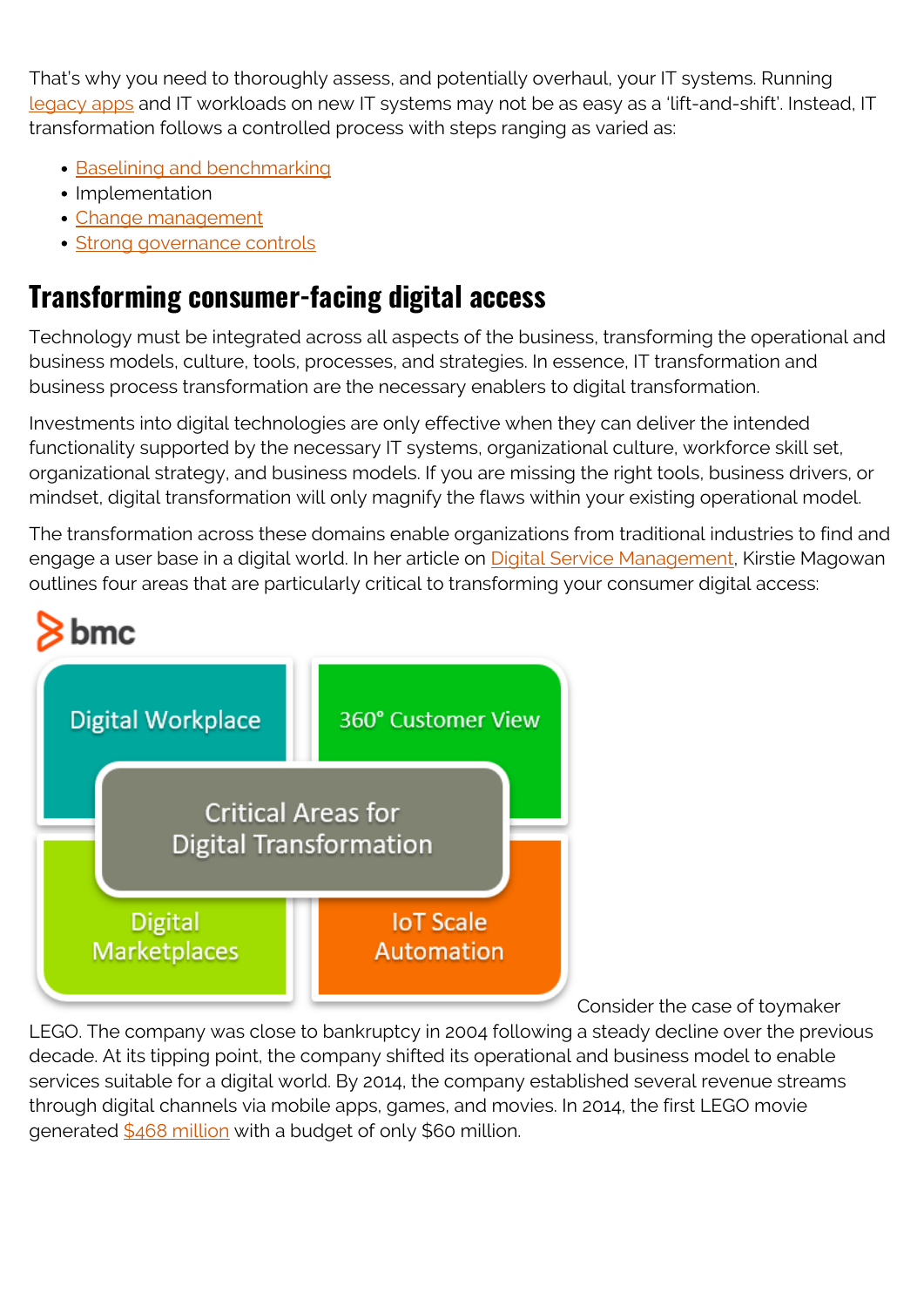## **Digital transformation strategies & best practices**

The example of LEGO shows that digital transformation can yield remarkable business value through the digital channels. However, the transformation is not about digitizing existing manual experiences for internal employees or consumers. Instead, digital transformation must be guided by a broad strategy that both:

- Explores new opportunities in the digital world
- Addresses existing operational challenges through the available digital means

The following key strategies can help your organization succeed at digital transformation:

# $\overline{\phantom{1}}$ bmc **Digital Transformation Best Practices**



- 1. **Develop the right business strategy.** Establish concrete goals for your overall digital strategy—instead of focusing investments on specific digital technologies.
- 2. **Take advantage of existing skills and human resources.** External consultants may not be aware of the unique business challenges facing your organization or entirely embrace your business goals. [Insider knowledge and skills](https://blogs.bmc.com/blogs/knowledge-management-best-practices/) can help elevate the digital transformation journey with minimal risk and HR capital.
- 3. **Develop an end-user centric digital experience.** Since digital transformation success depends on end-user adoption, it's important to get out of the building, listen to customers, and enable digital solutions that address their requirements—not yours.
- 4. **Empower and engage employees.** Design internal IT and business transformation initiatives to